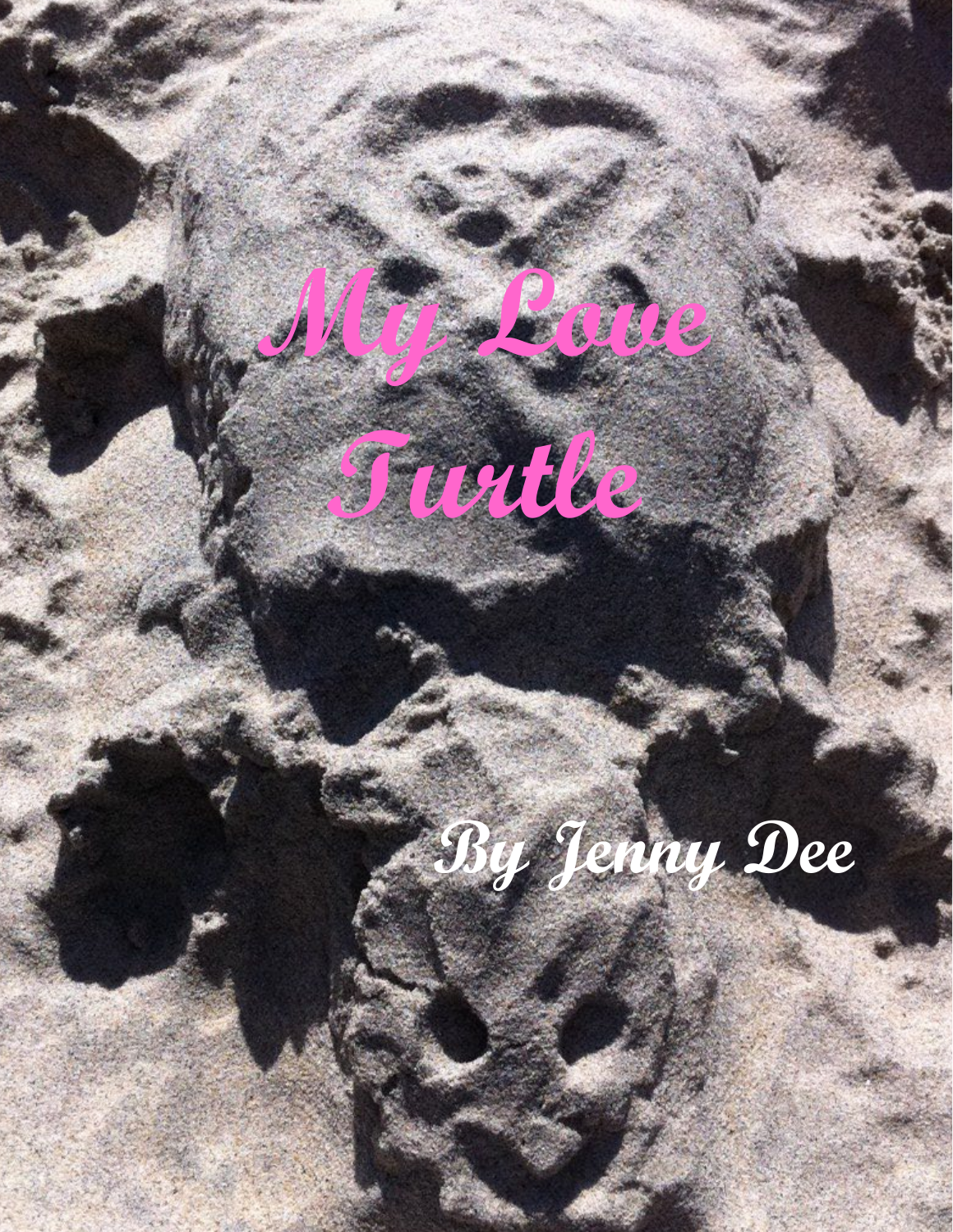"Perseverance has the turtle As she patiently travels along In her slowness she missed nothing For she hears Mother Earth's song Patience, old wisdom, I'll learn from you Deep forest secrets and Earth Magick true." - unknown

I've come to learn that my spirit animal is the turtle. It all started at the beach, in California no less, on a tranquil Thanksgiving trip to San Diego to see a dear friend of mine. So peaceful and warm, I felt home with my feet at the very spot where ocean meets sand. I asked that the tide take away all that does not serve me in my life, and then wash onto me all of the possibilities for new opportunities to fill that happy, open space.

So after my little therapy session with the ocean, I went back and sat down in the sand and just started playing around. Next thing I knew, my little sandcastle attempt looked like a shell and I felt like making a turtle. I sculpted a little head, then gave him a tail and some legs, and then I thought he needed eyes and a cute smile.

I then felt the impulse to draw a heart on his back. So then I laughed and told my friend that he was my little love turtle. Slowly, but surely, love was on its way. I also stuck my finger in him and made a circle and wondered why I did that. She said it was an "easy button," like the kind that Staples has. Later, we would come to see the meaning of the mysterious circle.

After the beach, we decided to go to a Meditation Garden. It was so serenely beautiful, overlooking the ocean. I continued my beach meditation and received some answers I was looking for before we headed to the gift shop. I always love to bring back something to remind me of where I've been, and usually it's just some trinket. But this time, I asked the universe to let me find something of great value and meaning to bring back.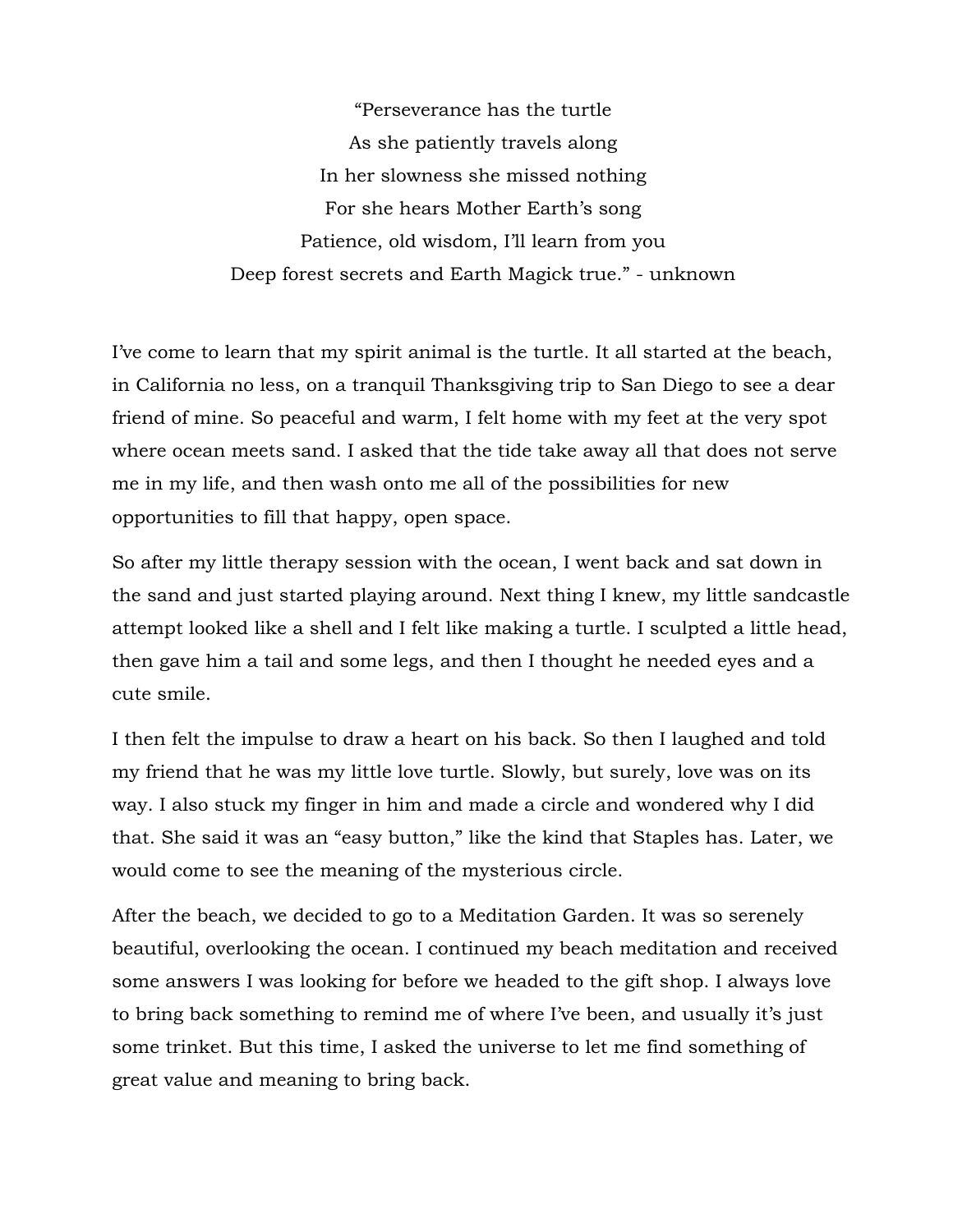In less than a minute, my friend came up behind me carrying this little turtle incense holder…and there was the hole, in the same space as I drew it in the sand. I couldn't believe what I just saw. Well, you bet I bought it, and it now proudly has become the center of my altar in my bedroom.

I clearly took the turtle as a sign. My initial instinct of what the message could mean was correct: to slow down, to be patient, to allow, to not always be in a rush. With the drawing of the heart, I took it to mean to have patience about love, for it is on its way and slowly being crafted just for the both of you. But when I read up on the turtle totem, I came to realize not only how much more it meant, but how scarily accurate the message was for me now and how in tune it was with my own heart's warning.

A turtle as a land and sea animal unites "heaven and earth," thus a symbol of awakening psychic senses. It is a time for going within and listening to your own inner wisdom. A turtle lives for hundreds of years for a reason; trust your inner guidance. Check.

A turtle is the symbol of female energies and motherhood, a role I take very seriously as took on a new soul path to teach women how they can be both mothers AND individual women achieving their personal dreams at the same time. Check.

A turtle carries its home with her wherever she goes. All that you need is from you and within you; and if you get tipped over, you have the strength to flip right side up and keep on going. It is safe to retreat from the world to regain your sense of self and even protect yourself from some hurts, if only to understand why that lesson needed to be taught. It is okay to be quiet and take time for yourself. Remember that. Check.

A turtle says slow down or you will miss different opportunities or options, and end up on a windy path instead of the straight and narrow path. A slower pace gives way to balance, attention to details and careful decision making. Slow and steady wins the race! Check.